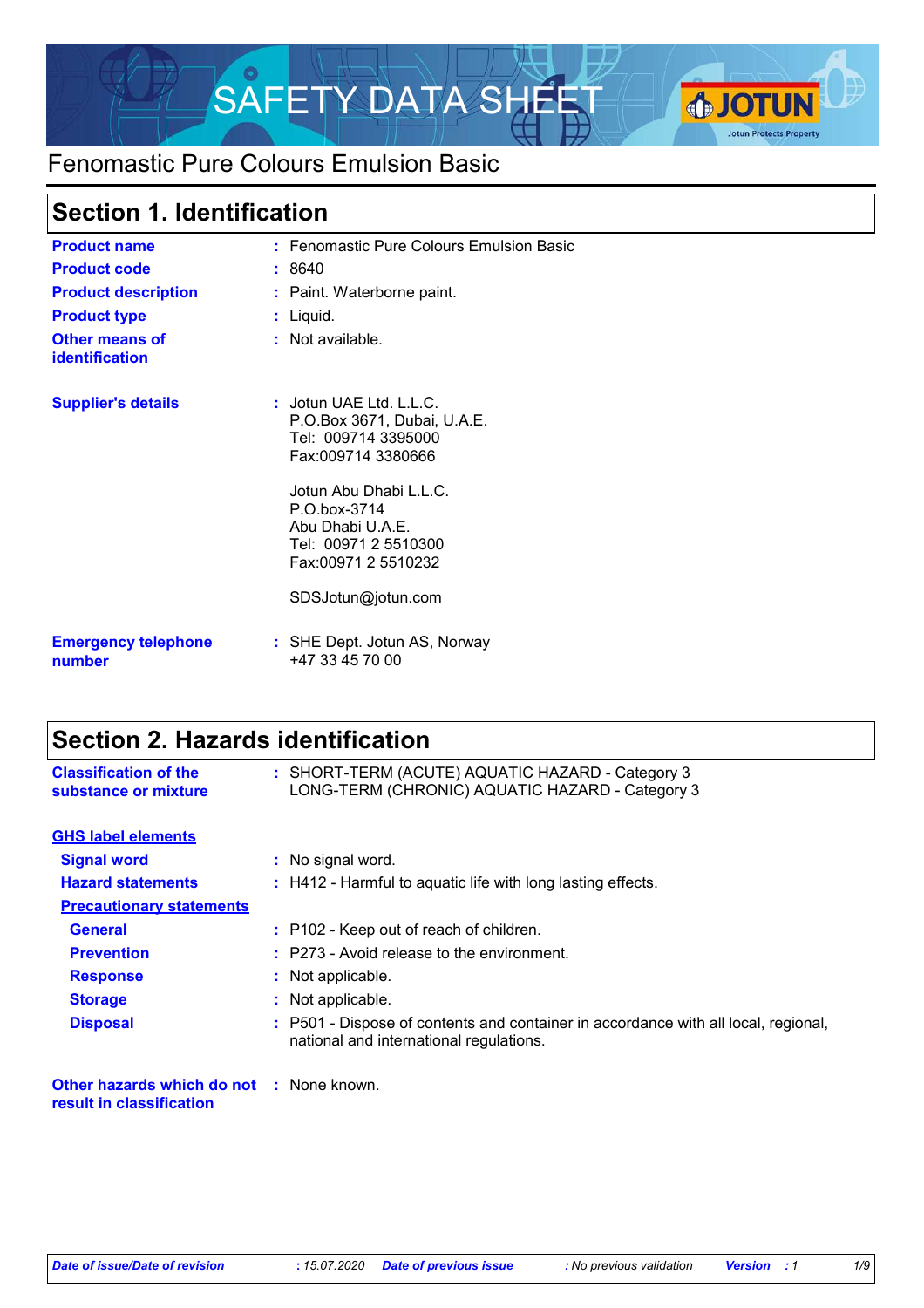## **Section 3. Composition/information on ingredients**

#### **Other means of identification Substance/mixture**

**:** Mixture

**:** Not available.

#### **CAS number/other identifiers**

| <b>CAS</b> number   | : Not applicable. |
|---------------------|-------------------|
| <b>EC</b> number    | : Mixture.        |
| <b>Product code</b> | : 8640            |

| Ingredient name                               | $\frac{9}{6}$ | <b>CAS number</b> |
|-----------------------------------------------|---------------|-------------------|
| Alcohols, C16-18 and C18-unsatd., ethoxylated | ≤0.3          | 68920-66-1        |
| C(M) T/MIT (3:1)                              | < 0.003       | 55965-84-9        |

**There are no additional ingredients present which, within the current knowledge of the supplier and in the concentrations applicable, are classified as hazardous to health or the environment and hence require reporting in this section.**

**Occupational exposure limits, if available, are listed in Section 8.**

### **Section 4. First aid measures**

| <b>Description of necessary first aid measures</b> |                                                                                                                                                                                                                                                                                                                                                                                                                                                                                                                                                                                                                                                                                                                                                                                                                              |
|----------------------------------------------------|------------------------------------------------------------------------------------------------------------------------------------------------------------------------------------------------------------------------------------------------------------------------------------------------------------------------------------------------------------------------------------------------------------------------------------------------------------------------------------------------------------------------------------------------------------------------------------------------------------------------------------------------------------------------------------------------------------------------------------------------------------------------------------------------------------------------------|
| <b>Eye contact</b>                                 | : Immediately flush eyes with plenty of water, occasionally lifting the upper and lower<br>eyelids. Check for and remove any contact lenses. Continue to rinse for at least 10<br>minutes. Get medical attention if irritation occurs.                                                                                                                                                                                                                                                                                                                                                                                                                                                                                                                                                                                       |
| <b>Inhalation</b>                                  | : Remove victim to fresh air and keep at rest in a position comfortable for breathing.<br>If not breathing, if breathing is irregular or if respiratory arrest occurs, provide<br>artificial respiration or oxygen by trained personnel. It may be dangerous to the<br>person providing aid to give mouth-to-mouth resuscitation. Get medical attention if<br>adverse health effects persist or are severe. If unconscious, place in recovery<br>position and get medical attention immediately. Maintain an open airway. Loosen<br>tight clothing such as a collar, tie, belt or waistband.                                                                                                                                                                                                                                 |
| <b>Skin contact</b>                                | : Flush contaminated skin with plenty of water. Remove contaminated clothing and<br>shoes. Get medical attention if symptoms occur. Wash clothing before reuse.<br>Clean shoes thoroughly before reuse.                                                                                                                                                                                                                                                                                                                                                                                                                                                                                                                                                                                                                      |
| <b>Ingestion</b>                                   | : Wash out mouth with water. Remove dentures if any. Remove victim to fresh air<br>and keep at rest in a position comfortable for breathing. If material has been<br>swallowed and the exposed person is conscious, give small quantities of water to<br>drink. Stop if the exposed person feels sick as vomiting may be dangerous. Do not<br>induce vomiting unless directed to do so by medical personnel. If vomiting occurs,<br>the head should be kept low so that vomit does not enter the lungs. Get medical<br>attention if adverse health effects persist or are severe. Never give anything by<br>mouth to an unconscious person. If unconscious, place in recovery position and get<br>medical attention immediately. Maintain an open airway. Loosen tight clothing such<br>as a collar, tie, belt or waistband. |

**Most important symptoms/effects, acute and delayed**

| <b>Potential acute health effects</b> |                                                     |  |  |  |
|---------------------------------------|-----------------------------------------------------|--|--|--|
| <b>Eye contact</b>                    | : No known significant effects or critical hazards. |  |  |  |
| <b>Inhalation</b>                     | : No known significant effects or critical hazards. |  |  |  |
| <b>Skin contact</b>                   | : No known significant effects or critical hazards. |  |  |  |
| <b>Ingestion</b>                      | : No known significant effects or critical hazards. |  |  |  |
| <b>Over-exposure signs/symptoms</b>   |                                                     |  |  |  |
| Eye contact                           | : No specific data.                                 |  |  |  |
| <b>Inhalation</b>                     | : No specific data.                                 |  |  |  |
| <b>Skin contact</b>                   | : No specific data.                                 |  |  |  |
| <b>Ingestion</b>                      | : No specific data.                                 |  |  |  |

*Date of issue/Date of revision* **:** *15.07.2020 Date of previous issue : No previous validation Version : 1 2/9*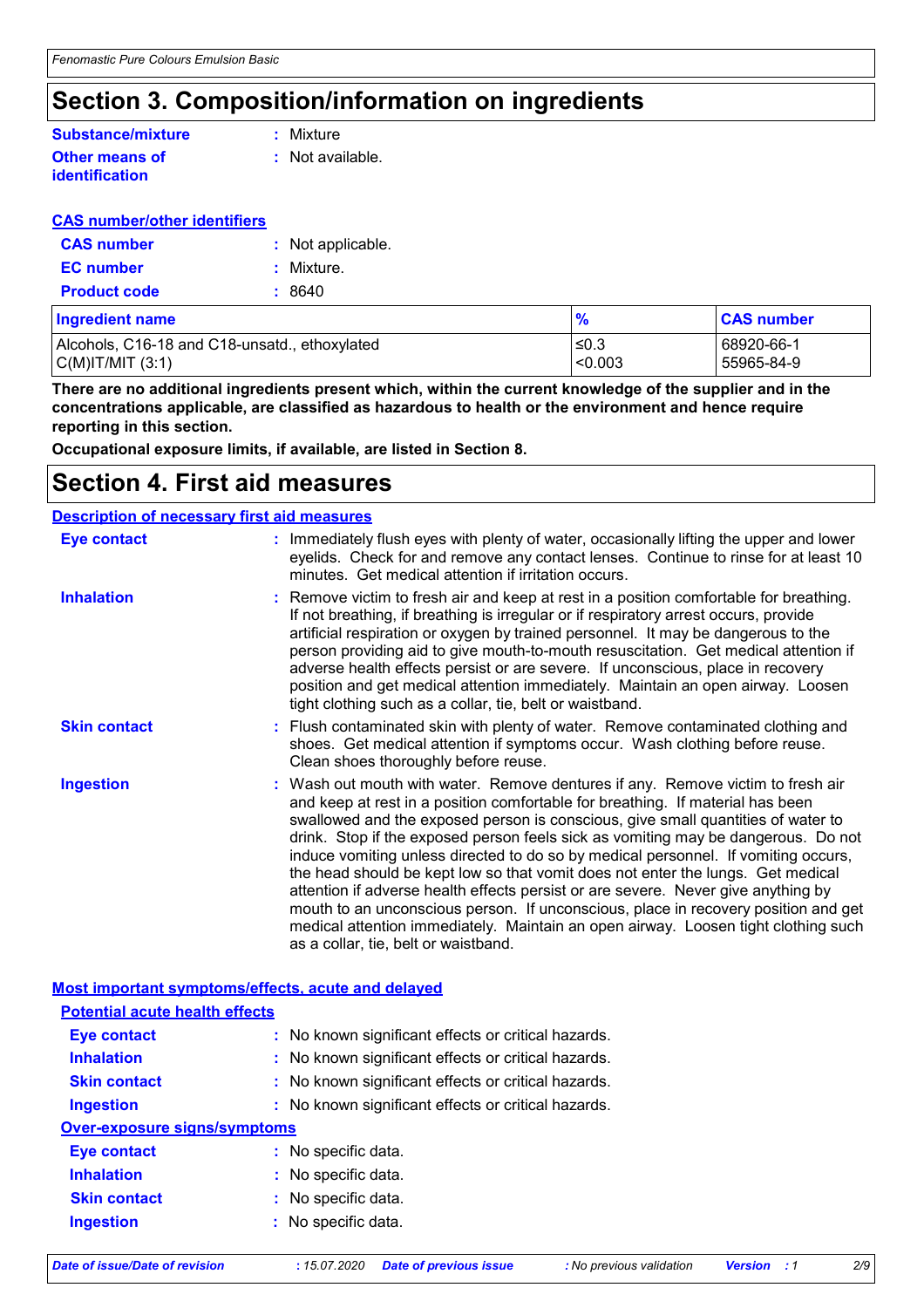### **Section 4. First aid measures**

|                                   | Indication of immediate medical attention and special treatment needed, if necessary                                                                                          |
|-----------------------------------|-------------------------------------------------------------------------------------------------------------------------------------------------------------------------------|
| <b>Notes to physician</b>         | : Treat symptomatically. Contact poison treatment specialist immediately if large<br>quantities have been ingested or inhaled.                                                |
| <b>Specific treatments</b>        | : No specific treatment.                                                                                                                                                      |
| <b>Protection of first-aiders</b> | : No action shall be taken involving any personal risk or without suitable training. It<br>may be dangerous to the person providing aid to give mouth-to-mouth resuscitation. |

**See toxicological information (Section 11)**

### **Section 5. Firefighting measures**

| <b>Extinguishing media</b>                               |                                                                                                                                                                                                                                                                                                      |
|----------------------------------------------------------|------------------------------------------------------------------------------------------------------------------------------------------------------------------------------------------------------------------------------------------------------------------------------------------------------|
| <b>Suitable extinguishing</b><br>media                   | : Use an extinguishing agent suitable for the surrounding fire.                                                                                                                                                                                                                                      |
| <b>Unsuitable extinguishing</b><br>media                 | : None known.                                                                                                                                                                                                                                                                                        |
| <b>Specific hazards arising</b><br>from the chemical     | : In a fire or if heated, a pressure increase will occur and the container may burst.<br>This material is harmful to aquatic life with long lasting effects. Fire water<br>contaminated with this material must be contained and prevented from being<br>discharged to any waterway, sewer or drain. |
| <b>Hazardous thermal</b><br>decomposition products       | : Decomposition products may include the following materials:<br>carbon dioxide<br>carbon monoxide<br>metal oxide/oxides                                                                                                                                                                             |
| <b>Special protective actions</b><br>for fire-fighters   | : Promptly isolate the scene by removing all persons from the vicinity of the incident if<br>there is a fire. No action shall be taken involving any personal risk or without<br>suitable training.                                                                                                  |
| <b>Special protective</b><br>equipment for fire-fighters | : Fire-fighters should wear appropriate protective equipment and self-contained<br>breathing apparatus (SCBA) with a full face-piece operated in positive pressure<br>mode.                                                                                                                          |

### **Section 6. Accidental release measures**

**Personal precautions, protective equipment and emergency procedures**

| For non-emergency<br>personnel                              | : No action shall be taken involving any personal risk or without suitable training.<br>Evacuate surrounding areas. Keep unnecessary and unprotected personnel from<br>entering. Do not touch or walk through spilt material. Avoid breathing vapour or<br>mist. Provide adequate ventilation. Wear appropriate respirator when ventilation is<br>inadequate. Put on appropriate personal protective equipment. |
|-------------------------------------------------------------|-----------------------------------------------------------------------------------------------------------------------------------------------------------------------------------------------------------------------------------------------------------------------------------------------------------------------------------------------------------------------------------------------------------------|
| For emergency responders                                    | : If specialised clothing is required to deal with the spillage, take note of any<br>information in Section 8 on suitable and unsuitable materials. See also the<br>information in "For non-emergency personnel".                                                                                                                                                                                               |
| <b>Environmental precautions</b>                            | : Avoid dispersal of spilt material and runoff and contact with soil, waterways, drains<br>and sewers. Inform the relevant authorities if the product has caused environmental<br>pollution (sewers, waterways, soil or air). Water polluting material. May be harmful<br>to the environment if released in large quantities.                                                                                   |
| <b>Methods and material for containment and cleaning up</b> |                                                                                                                                                                                                                                                                                                                                                                                                                 |

#### Stop leak if without risk. Move containers from spill area. Dilute with water and mop up if water-soluble. Alternatively, or if water-insoluble, absorb with an inert dry material and place in an appropriate waste disposal container. Dispose of via a licensed waste disposal contractor. **Small spill :**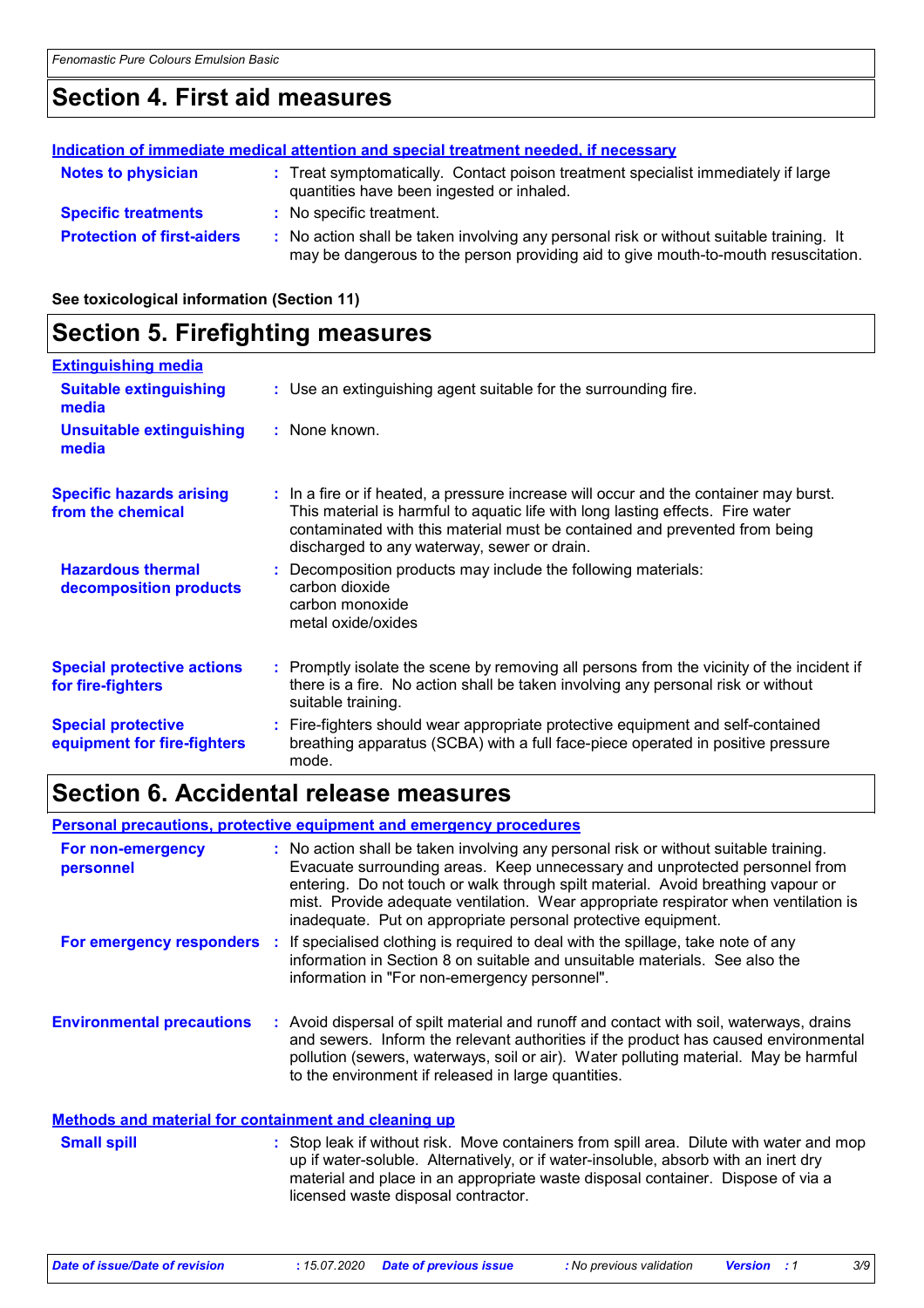# **Section 6. Accidental release measures**

| <b>Large spill</b> | : Stop leak if without risk. Move containers from spill area. Approach the release<br>from upwind. Prevent entry into sewers, water courses, basements or confined<br>areas. Wash spillages into an effluent treatment plant or proceed as follows.<br>Contain and collect spillage with non-combustible, absorbent material e.g. sand,<br>earth, vermiculite or diatomaceous earth and place in container for disposal |
|--------------------|-------------------------------------------------------------------------------------------------------------------------------------------------------------------------------------------------------------------------------------------------------------------------------------------------------------------------------------------------------------------------------------------------------------------------|
|                    | according to local regulations (see Section 13). Dispose of via a licensed waste<br>disposal contractor. Contaminated absorbent material may pose the same hazard                                                                                                                                                                                                                                                       |
|                    | as the spilt product. Note: see Section 1 for emergency contact information and                                                                                                                                                                                                                                                                                                                                         |
|                    | Section 13 for waste disposal.                                                                                                                                                                                                                                                                                                                                                                                          |

# **Section 7. Handling and storage**

| <b>Precautions for safe handling</b>                                             |                                                                                                                                                                                                                                                                                                                                                                                                                                                                                                                                                                                     |
|----------------------------------------------------------------------------------|-------------------------------------------------------------------------------------------------------------------------------------------------------------------------------------------------------------------------------------------------------------------------------------------------------------------------------------------------------------------------------------------------------------------------------------------------------------------------------------------------------------------------------------------------------------------------------------|
| <b>Protective measures</b>                                                       | : Put on appropriate personal protective equipment (see Section 8). Do not ingest.<br>Avoid contact with eyes, skin and clothing. Avoid breathing vapour or mist. Avoid<br>release to the environment. Keep in the original container or an approved<br>alternative made from a compatible material, kept tightly closed when not in use.<br>Empty containers retain product residue and can be hazardous. Do not reuse<br>container.                                                                                                                                               |
| <b>Advice on general</b><br>occupational hygiene                                 | : Eating, drinking and smoking should be prohibited in areas where this material is<br>handled, stored and processed. Workers should wash hands and face before<br>eating, drinking and smoking. Remove contaminated clothing and protective<br>equipment before entering eating areas. See also Section 8 for additional<br>information on hygiene measures.                                                                                                                                                                                                                       |
| <b>Conditions for safe storage,</b><br>including any<br><b>incompatibilities</b> | : Store in accordance with local regulations. Store in original container protected<br>from direct sunlight in a dry, cool and well-ventilated area, away from incompatible<br>materials (see Section 10) and food and drink. Keep container tightly closed and<br>sealed until ready for use. Containers that have been opened must be carefully<br>resealed and kept upright to prevent leakage. Do not store in unlabelled containers.<br>Use appropriate containment to avoid environmental contamination. See Section 10<br>for incompatible materials before handling or use. |

# **Section 8. Exposure controls/personal protection**

| <b>Control parameters</b>                         |                                                                                                                                                                                                                                                                                                                                                                                                   |
|---------------------------------------------------|---------------------------------------------------------------------------------------------------------------------------------------------------------------------------------------------------------------------------------------------------------------------------------------------------------------------------------------------------------------------------------------------------|
| <b>Occupational exposure limits</b>               |                                                                                                                                                                                                                                                                                                                                                                                                   |
| None.                                             |                                                                                                                                                                                                                                                                                                                                                                                                   |
| <b>Appropriate engineering</b><br><b>controls</b> | : Good general ventilation should be sufficient to control worker exposure to airborne<br>contaminants.                                                                                                                                                                                                                                                                                           |
| <b>Environmental exposure</b><br><b>controls</b>  | : Emissions from ventilation or work process equipment should be checked to ensure<br>they comply with the requirements of environmental protection legislation. In some<br>cases, fume scrubbers, filters or engineering modifications to the process<br>equipment will be necessary to reduce emissions to acceptable levels.                                                                   |
| <b>Individual protection measures</b>             |                                                                                                                                                                                                                                                                                                                                                                                                   |
| <b>Hygiene measures</b>                           | : Wash hands, forearms and face thoroughly after handling chemical products, before<br>eating, smoking and using the lavatory and at the end of the working period.<br>Appropriate techniques should be used to remove potentially contaminated clothing.<br>Wash contaminated clothing before reusing. Ensure that eyewash stations and<br>safety showers are close to the workstation location. |
| <b>Eye/face protection</b>                        | : Safety eyewear complying to EN 166 should be used when a risk assessment<br>indicates this is necessary to avoid exposure to liquid splashes, mists, gases or<br>dusts. If contact is possible, the following protection should be worn, unless the<br>assessment indicates a higher degree of protection: safety glasses with side-<br>shields.                                                |
| <b>Skin protection</b>                            |                                                                                                                                                                                                                                                                                                                                                                                                   |
| <b>Hand protection</b>                            |                                                                                                                                                                                                                                                                                                                                                                                                   |
| <b>Date of issue/Date of revision</b>             | : 15.07.2020<br>4/9<br><b>Date of previous issue</b><br>: No previous validation<br><b>Version</b> : 1                                                                                                                                                                                                                                                                                            |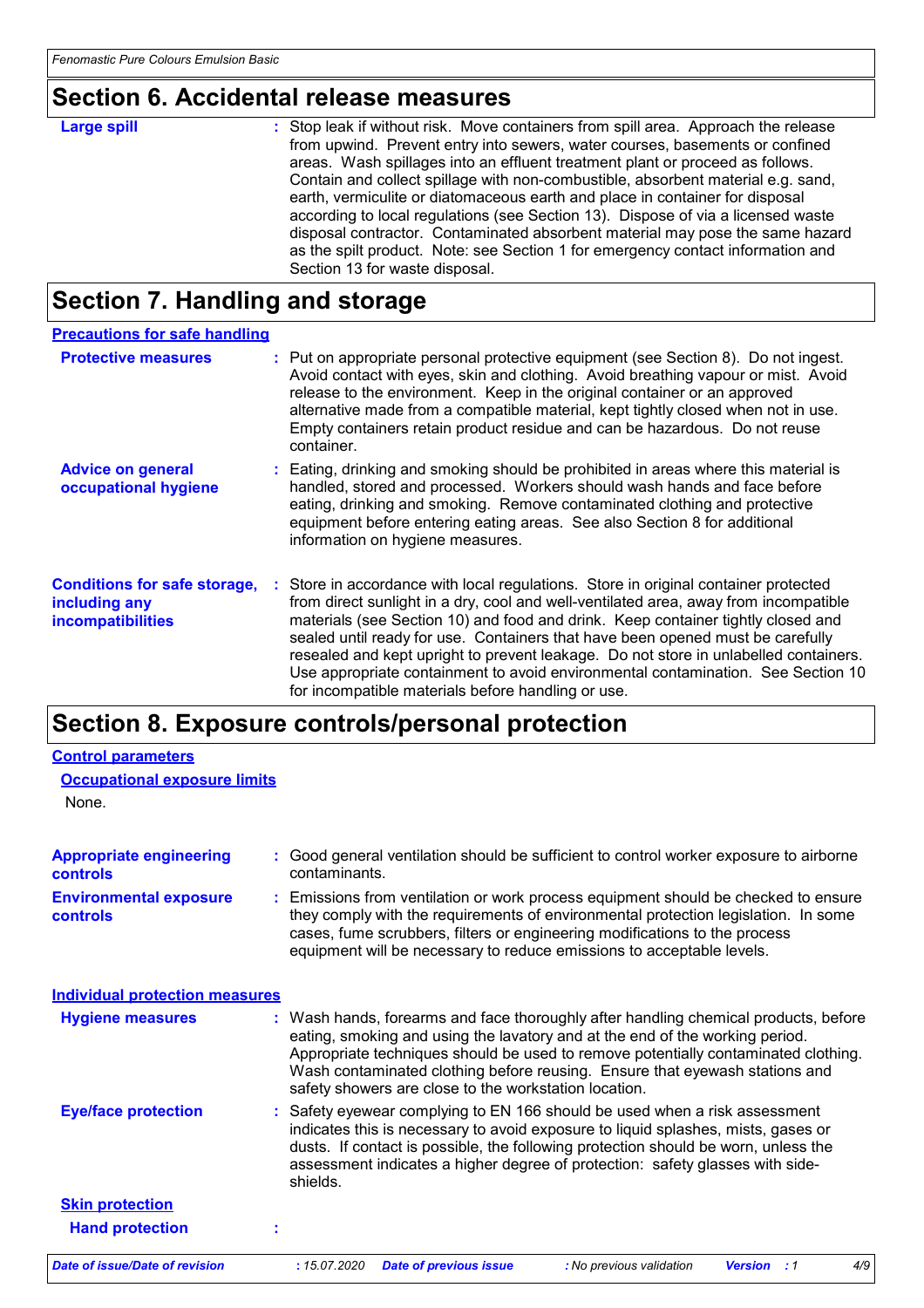# **Section 8. Exposure controls/personal protection**

|                               | There is no one glove material or combination of materials that will give unlimited<br>resistance to any individual or combination of chemicals.                                                                                                                                                                                                                                                            |
|-------------------------------|-------------------------------------------------------------------------------------------------------------------------------------------------------------------------------------------------------------------------------------------------------------------------------------------------------------------------------------------------------------------------------------------------------------|
|                               | The breakthrough time must be greater than the end use time of the product.                                                                                                                                                                                                                                                                                                                                 |
|                               | The instructions and information provided by the glove manufacturer on use,                                                                                                                                                                                                                                                                                                                                 |
|                               | storage, maintenance and replacement must be followed.                                                                                                                                                                                                                                                                                                                                                      |
|                               | Gloves should be replaced regularly and if there is any sign of damage to the glove<br>material.                                                                                                                                                                                                                                                                                                            |
|                               | Always ensure that gloves are free from defects and that they are stored and used<br>correctly.                                                                                                                                                                                                                                                                                                             |
|                               | The performance or effectiveness of the glove may be reduced by physical/chemical<br>damage and poor maintenance.                                                                                                                                                                                                                                                                                           |
|                               | Barrier creams may help to protect the exposed areas of the skin but should not be<br>applied once exposure has occurred.                                                                                                                                                                                                                                                                                   |
|                               | Wear suitable gloves tested to EN374.<br>Recommended, gloves(breakthrough time) > 8 hours: PVC<br>May be used, gloves(breakthrough time) 4 - 8 hours: nitrile rubber, neoprene,                                                                                                                                                                                                                             |
|                               | polyvinyl alcohol (PVA)                                                                                                                                                                                                                                                                                                                                                                                     |
| <b>Body protection</b>        | : Personal protective equipment for the body should be selected based on the task<br>being performed and the risks involved and should be approved by a specialist<br>before handling this product.                                                                                                                                                                                                         |
| <b>Other skin protection</b>  | : Appropriate footwear and any additional skin protection measures should be<br>selected based on the task being performed and the risks involved and should be<br>approved by a specialist before handling this product.                                                                                                                                                                                   |
| <b>Respiratory protection</b> | : If workers are exposed to concentrations above the exposure limit, they must use a<br>respirator according to EN 140. Use respiratory mask with charcoal and dust filter<br>when spraying this product, according to EN 14387(as filter combination A2-P2). In<br>confined spaces, use compressed-air or fresh-air respiratory equipment. When use<br>of roller or brush, consider use of charcoalfilter. |

## **Section 9. Physical and chemical properties**

| <b>Appearance</b>                                 |    |                                                                            |
|---------------------------------------------------|----|----------------------------------------------------------------------------|
| <b>Physical state</b>                             |    | : Liquid.                                                                  |
| <b>Colour</b>                                     |    | : Various                                                                  |
| <b>Odour</b>                                      |    | : Characteristic.                                                          |
| <b>Odour threshold</b>                            |    | : Not applicable.                                                          |
| рH                                                |    | : Not applicable.                                                          |
| <b>Melting point</b>                              |    | : 0                                                                        |
| <b>Boiling point</b>                              |    | : Lowest known value: $100^{\circ}$ C (212 $^{\circ}$ F) (water).          |
| <b>Flash point</b>                                |    | : Not available.                                                           |
| <b>Evaporation rate</b>                           |    | : 0.36 (water) compared with butyl acetate                                 |
| <b>Flammability (solid, gas)</b>                  |    | : Not applicable.                                                          |
| Lower and upper explosive<br>(flammable) limits   |    | : Not applicable.                                                          |
| <b>Vapour pressure</b>                            |    | : Highest known value: $3.2$ kPa (23.8 mm Hg) (at $20^{\circ}$ C) (water). |
| <b>Vapour density</b>                             |    | $:$ Not available.                                                         |
| <b>Density</b>                                    |    | : 1 to 1.514 g/cm <sup>3</sup>                                             |
| <b>Solubility</b>                                 |    | Easily soluble in the following materials: cold water and hot water.       |
| <b>Partition coefficient: n-</b><br>octanol/water |    | : Not available.                                                           |
| <b>Auto-ignition temperature</b>                  |    | : Not applicable.                                                          |
| <b>Decomposition temperature</b>                  |    | : Not available.                                                           |
| <b>Viscosity</b>                                  | t. | Kinematic (40°C): >0.205 cm <sup>2</sup> /s (>20.5 mm <sup>2</sup> /s)     |
|                                                   |    |                                                                            |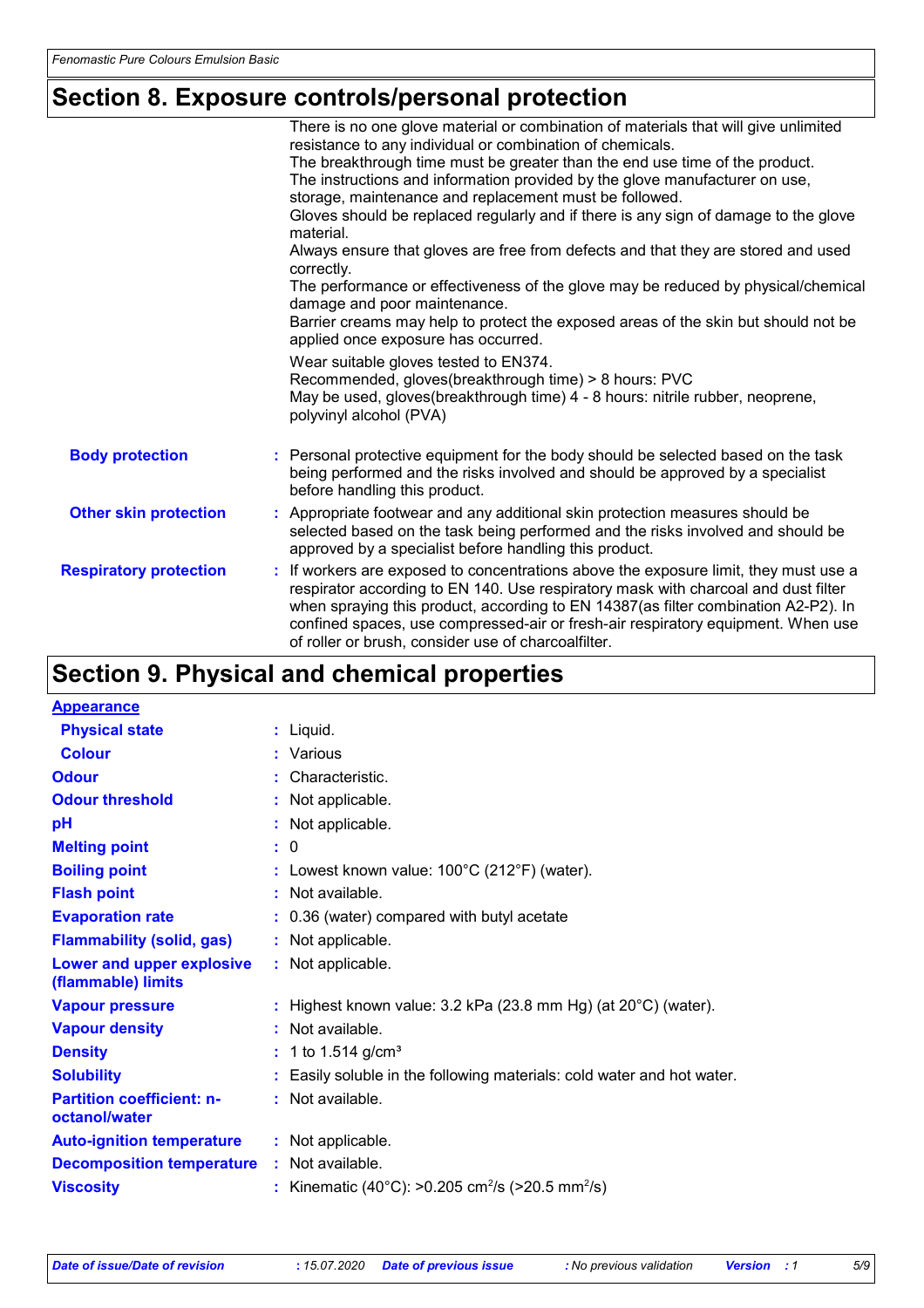### **Section 10. Stability and reactivity**

| <b>Reactivity</b>                            | : No specific test data related to reactivity available for this product or its ingredients.              |
|----------------------------------------------|-----------------------------------------------------------------------------------------------------------|
| <b>Chemical stability</b>                    | : The product is stable.                                                                                  |
| <b>Possibility of hazardous</b><br>reactions | : Under normal conditions of storage and use, hazardous reactions will not occur.                         |
| <b>Conditions to avoid</b>                   | : No specific data.                                                                                       |
| <b>Incompatible materials</b>                | : No specific data.                                                                                       |
| <b>Hazardous decomposition</b><br>products   | : Under normal conditions of storage and use, hazardous decomposition products<br>should not be produced. |

### **Section 11. Toxicological information**

#### **Information on toxicological effects**

#### **Acute toxicity**

| <b>Product/ingredient name</b> | <b>⊩Result</b> | <b>Species</b> | <b>Dose</b>        | <b>Exposure</b> |
|--------------------------------|----------------|----------------|--------------------|-----------------|
| $C(M)$ IT/MIT $(3:1)$          | LD50 Oral      | Rat            | $53 \text{ mg/kg}$ |                 |

#### **Irritation/Corrosion**

| <b>Product/ingredient name</b>                   | <b>Result</b>        | <b>Species</b>                       | <b>Score</b> | <b>Exposure</b> | <b>Observation</b> |
|--------------------------------------------------|----------------------|--------------------------------------|--------------|-----------------|--------------------|
| Alcohols, C16-18 and<br>C18-unsatd., ethoxylated | Skin - Mild irritant | I Mammal -<br>species<br>unspecified |              |                 |                    |

#### **Sensitisation**

| <b>Product/ingredient name</b> | <b>Route of</b><br><b>exposure</b> | <b>Species</b>                  | <b>Result</b> |
|--------------------------------|------------------------------------|---------------------------------|---------------|
| $C(M)$ IT/MIT $(3:1)$          | skin                               | Mammal - species<br>unspecified | Sensitising   |

#### **Mutagenicity**

Not available.

#### **Carcinogenicity**

Not available.

#### **Reproductive toxicity**

Not available.

#### **Teratogenicity**

Not available.

#### **Specific target organ toxicity (single exposure)**

Not available.

#### **Specific target organ toxicity (repeated exposure)** Not available.

#### **Aspiration hazard**

Not available.

#### **Information on likely routes :** Not available. **of exposure**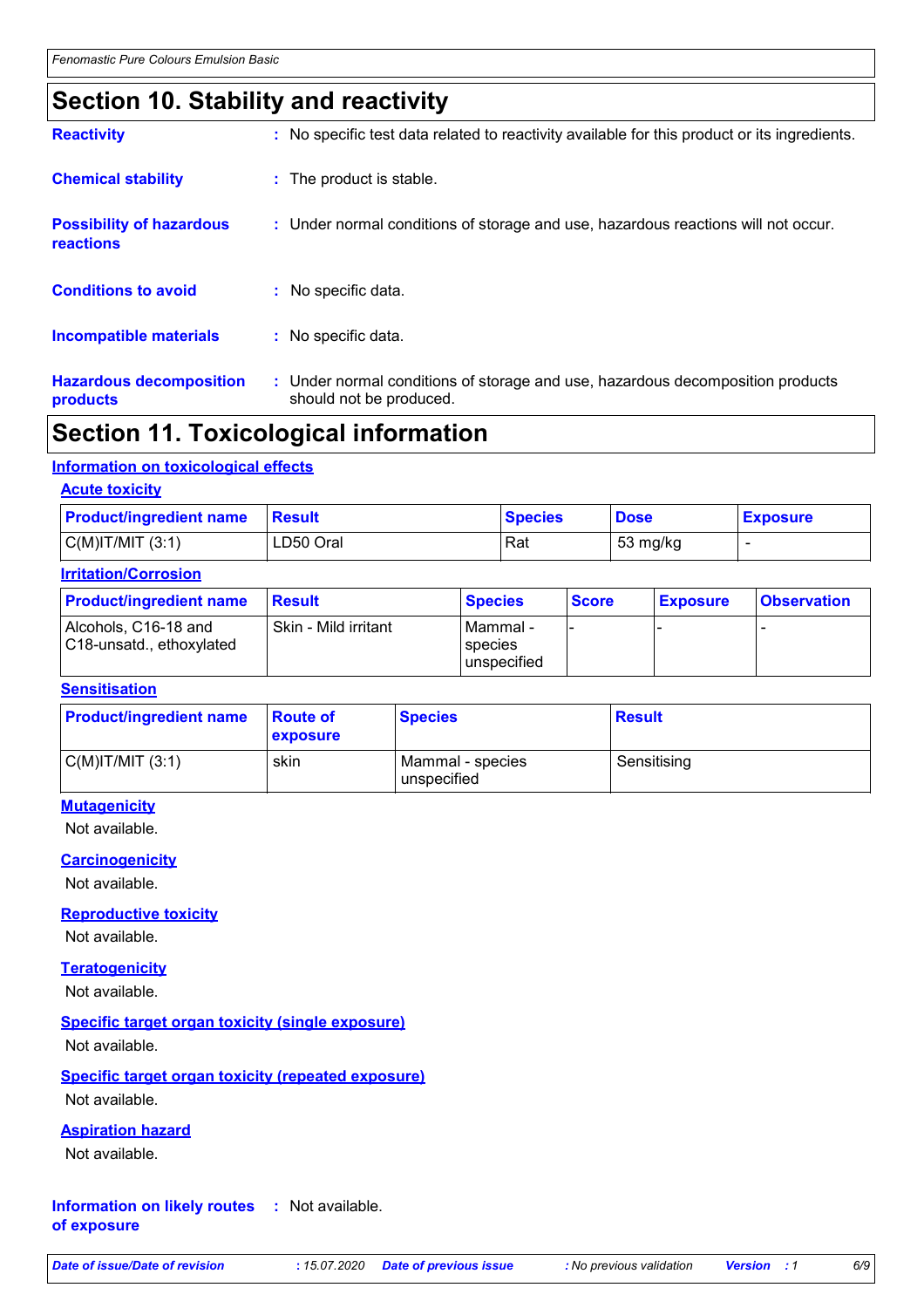## **Section 11. Toxicological information**

| <b>Potential acute health effects</b>   |    |                                                                                            |
|-----------------------------------------|----|--------------------------------------------------------------------------------------------|
| <b>Eye contact</b>                      |    | : No known significant effects or critical hazards.                                        |
| <b>Inhalation</b>                       |    | No known significant effects or critical hazards.                                          |
| <b>Skin contact</b>                     |    | : No known significant effects or critical hazards.                                        |
| <b>Ingestion</b>                        |    | : No known significant effects or critical hazards.                                        |
|                                         |    |                                                                                            |
|                                         |    | <b>Symptoms related to the physical, chemical and toxicological characteristics</b>        |
| <b>Eye contact</b>                      |    | : No specific data.                                                                        |
| <b>Inhalation</b>                       |    | : No specific data.                                                                        |
| <b>Skin contact</b>                     |    | No specific data.                                                                          |
| <b>Ingestion</b>                        |    | : No specific data.                                                                        |
|                                         |    |                                                                                            |
|                                         |    | Delayed and immediate effects as well as chronic effects from short and long-term exposure |
| <b>Short term exposure</b>              |    |                                                                                            |
| <b>Potential immediate</b>              |    | : Not available.                                                                           |
| effects                                 |    |                                                                                            |
| <b>Potential delayed effects</b>        |    | : Not available.                                                                           |
| <b>Long term exposure</b>               |    |                                                                                            |
| <b>Potential immediate</b><br>effects   |    | Not available.                                                                             |
| <b>Potential delayed effects</b>        | t. | Not available.                                                                             |
| <b>Potential chronic health effects</b> |    |                                                                                            |
| Not available.                          |    |                                                                                            |
|                                         |    |                                                                                            |
| <b>General</b>                          |    | : No known significant effects or critical hazards.                                        |
| <b>Carcinogenicity</b>                  |    | : No known significant effects or critical hazards.                                        |
| <b>Mutagenicity</b>                     | t. | No known significant effects or critical hazards.                                          |
| <b>Teratogenicity</b>                   |    | : No known significant effects or critical hazards.                                        |
| <b>Developmental effects</b>            |    | : No known significant effects or critical hazards.                                        |
| <b>Fertility effects</b>                |    | : No known significant effects or critical hazards.                                        |
|                                         |    |                                                                                            |

#### **Numerical measures of toxicity**

**Acute toxicity estimates**

Not available.

## **Section 12. Ecological information**

#### **Toxicity**

| <b>Product/ingredient name</b>                   | <b>Result</b>          | <b>Species</b>                       | <b>Exposure</b> |
|--------------------------------------------------|------------------------|--------------------------------------|-----------------|
| Alcohols, C16-18 and<br>C18-unsatd., ethoxylated | Acute LC50 1.3 mg/l    | Fish                                 | 96 hours        |
| $C(M)$ IT/MIT $(3:1)$                            | Acute EC50 0.027 mg/l  | Algae - Selenastrum<br>capricornutum | 72 hours        |
|                                                  | Acute EC50 0.16 mg/l   | Daphnia - Daphnia magna              | 48 hours        |
|                                                  | Acute LC50 0.19 mg/l   | Fish - Oncorhynchus mykiss           | 96 hours        |
|                                                  | Chronic NOEC 0.1 mg/l  | Daphnia                              | 21 days         |
|                                                  | Chronic NOEC 0.05 mg/l | Fish                                 | 14 days         |

#### **Persistence and degradability**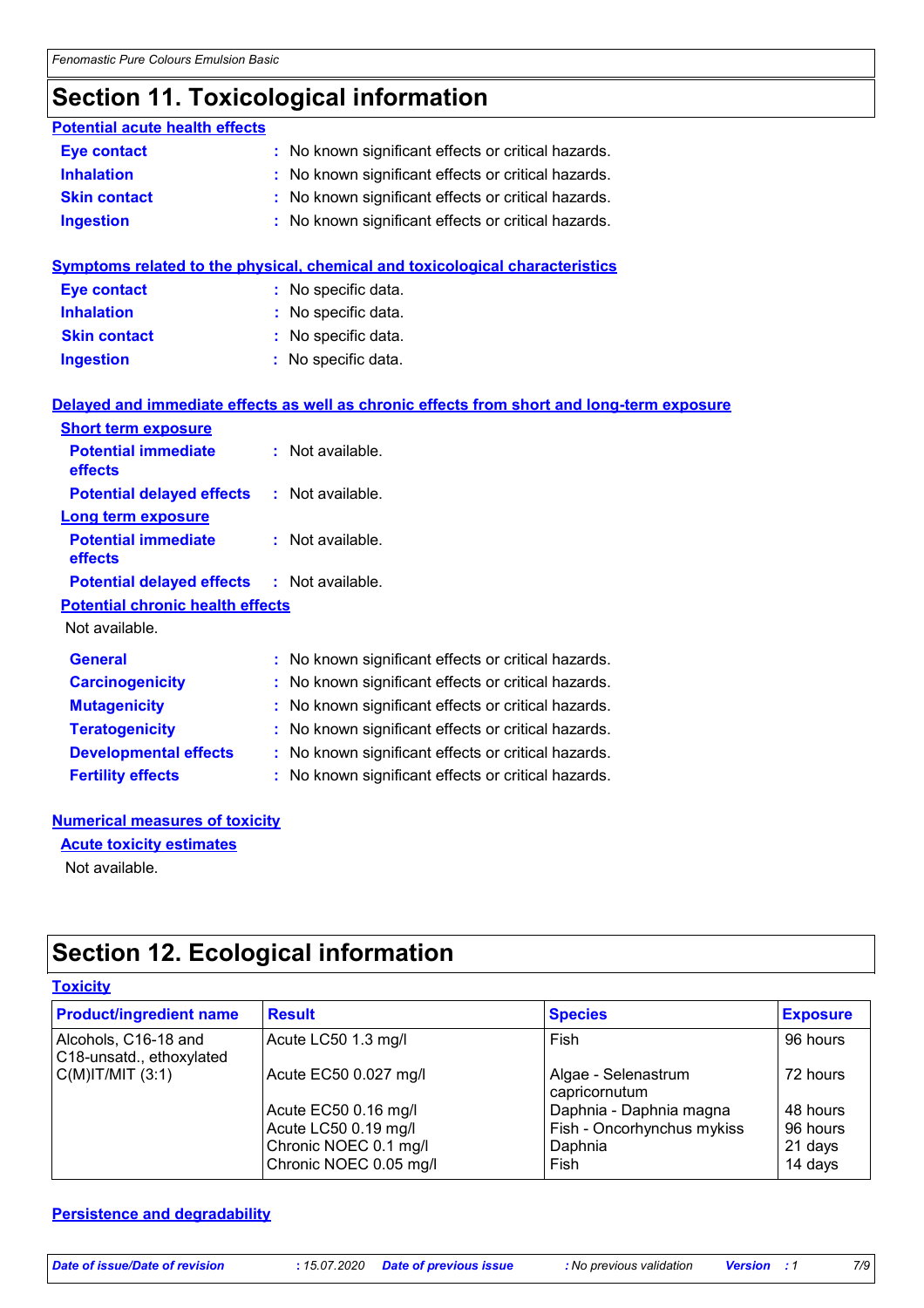## **Section 12. Ecological information**

| <b>Product/ingredient name</b> | <b>Aquatic half-life</b> | <b>Photolysis</b> | Biodegradability |
|--------------------------------|--------------------------|-------------------|------------------|
| $C(M)$ IT/MIT $(3:1)$          |                          |                   | Not readily      |

#### **Bioaccumulative potential**

| <b>Product/ingredient name</b>                   | $\mathsf{LogP}_\mathsf{ow}$ | <b>BCF</b> | <b>Potential</b> |
|--------------------------------------------------|-----------------------------|------------|------------------|
| Alcohols, C16-18 and<br>C18-unsatd., ethoxylated | 4.2                         |            | high             |

#### **Mobility in soil**

| <b>Soil/water partition</b> | : Not available. |
|-----------------------------|------------------|
| <b>coefficient (Koc)</b>    |                  |

**Other adverse effects** : No known significant effects or critical hazards.

### **Section 13. Disposal considerations**

| <b>Disposal methods</b> | : The generation of waste should be avoided or minimised wherever possible.<br>Disposal of this product, solutions and any by-products should at all times comply<br>with the requirements of environmental protection and waste disposal legislation<br>and any regional local authority requirements. Dispose of surplus and non-<br>recyclable products via a licensed waste disposal contractor. Waste should not be<br>disposed of untreated to the sewer unless fully compliant with the requirements of<br>all authorities with jurisdiction. Waste packaging should be recycled. Incineration or<br>landfill should only be considered when recycling is not feasible. This material and<br>its container must be disposed of in a safe way. Care should be taken when<br>handling emptied containers that have not been cleaned or rinsed out. Empty |
|-------------------------|---------------------------------------------------------------------------------------------------------------------------------------------------------------------------------------------------------------------------------------------------------------------------------------------------------------------------------------------------------------------------------------------------------------------------------------------------------------------------------------------------------------------------------------------------------------------------------------------------------------------------------------------------------------------------------------------------------------------------------------------------------------------------------------------------------------------------------------------------------------|
|                         | containers or liners may retain some product residues. Avoid dispersal of spilt<br>material and runoff and contact with soil, waterways, drains and sewers.                                                                                                                                                                                                                                                                                                                                                                                                                                                                                                                                                                                                                                                                                                   |

## **Section 14. Transport information**

|                                      | <b>ADR/RID</b>           | <b>IMDG</b>              | <b>IATA</b>    |
|--------------------------------------|--------------------------|--------------------------|----------------|
| <b>UN number</b>                     | Not regulated.           | Not regulated.           | Not regulated. |
| <b>UN proper</b><br>shipping name    | $\overline{\phantom{0}}$ | $\blacksquare$           |                |
| <b>Transport hazard</b><br>class(es) | $\blacksquare$           | $\overline{\phantom{0}}$ | ۰              |
| <b>Packing group</b>                 | $\blacksquare$           | -                        | -              |
| <b>Environmental</b><br>hazards      | No.                      | No.                      | No.            |
| <b>Additional</b><br>information     | -                        | ۰                        | -              |

**Special precautions for user Transport within user's premises:** always transport in closed containers that are **:** upright and secure. Ensure that persons transporting the product know what to do in the event of an accident or spillage.

**Transport in bulk according to Annex II of Marpol and the IBC Code :** Not available.